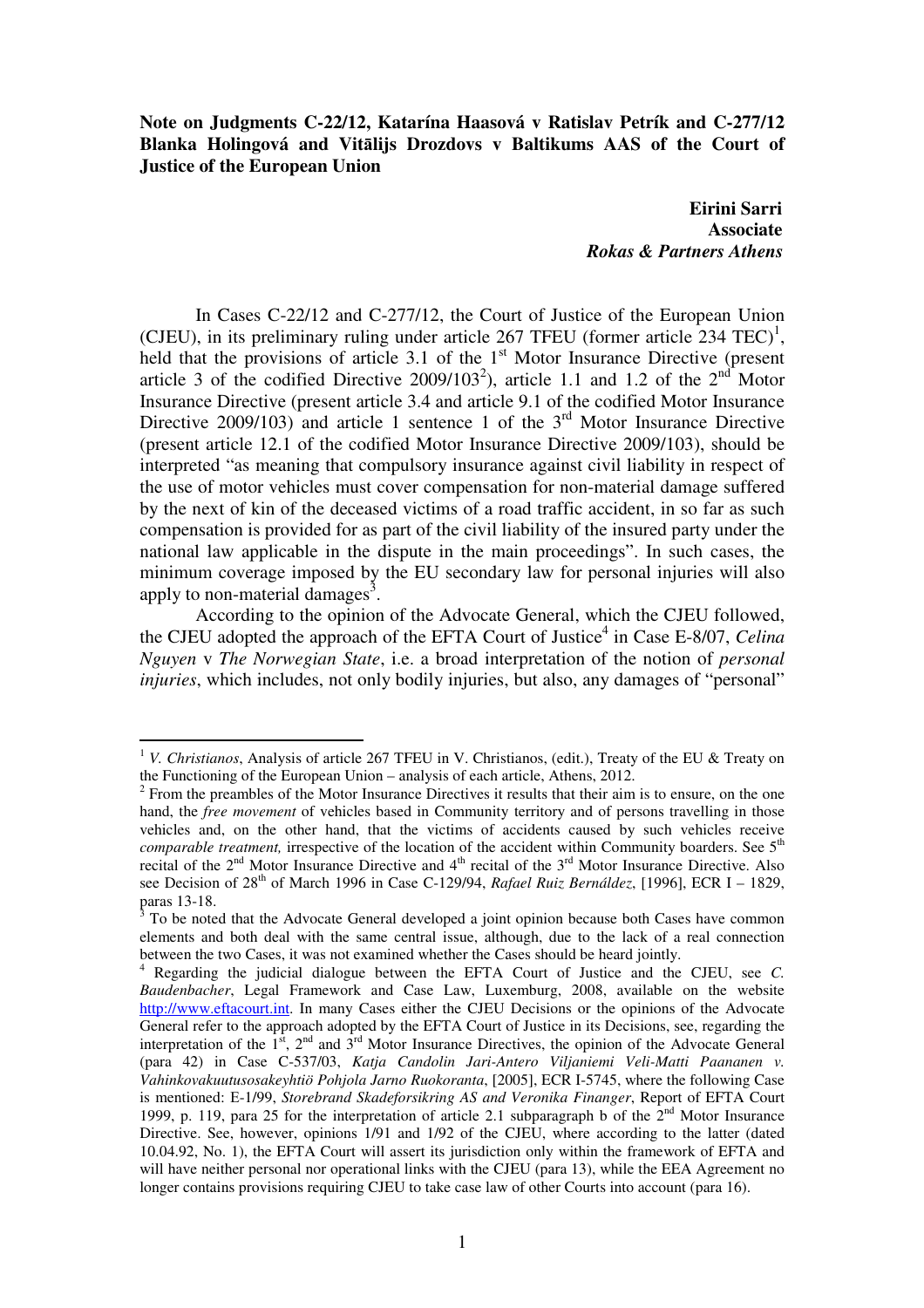nature<sup>5</sup> "in the light of the different language versions of Article 1.1 of the Second Directive, Article 1.1 of the Third Directive and the protective aim of the three directives referred to above<sup>6</sup>".

Specifically, regarding the Haasová case, the District Court of Prešov referred the following question to the CJEU for a preliminary ruling: whether compulsory insurance against civil liability in respect of the use of motor vehicles must cover compensation for non-material damage suffered by the next of kin of the deceased victims of a road traffic accident, because the applicable law, in this case the Czech civil law, allows a person to seek compensation for non-material damages for losses suffered by such person due to unlawful conduct damaging his/her personal rights. The CJEU distinguished between compulsory insurance against civil liability in respect of the use of motor vehicles for damages caused to third parties<sup>7</sup> and the

<sup>&</sup>lt;sup>5</sup> Contrary, *I. Rokas*, The limitations of benefits provided by the Auxiliary Fund of Legislative Decree no 489/76 enacted through Law 4092/12 and the commitments of the legislature as per Union law, Commercial Law Review 2013, p. 1 et seq, where he notes (p. 5) that the lack of reference in the wording of the abovementioned Motor Insurance Directives to the financial satisfaction for mental anguish or mental injury is consistent with the obvious **need to avoid**, as mush as that is possible, **recourse** to judicial settlement of disputes arising out of motor vehicle accidents, to which judicial settlement points the diagnostic process and its adjudication and especially as regards the determination of its amount. Additionally, he points out (p. 6) that the objective of the codified Motor Insurance Directive 2009/103 i.e. the **equivalent** and of **equally effective protection** between third party injured persons by an insured driver and third party injured persons by uninsured or unidentified driver, which are covered by the *body*, such as the Greek Auxiliary Fund, (see above Decision dated 4<sup>th</sup> of December 2003, C-63/01, *Samuel Sidney Evans v. Secretary of State for Environment Transport and the Regions, Motor Insurers' Bureau*, [2003], ECR I-14447), refers to the **level of minimum protection provided by said Directive**, the wording of which does not include financial compensation. Also, according to the opinion of the Advocate General (paras 72-74) in Case C-371/12, *Enrico Petillo and Carlo Petillo v Unipol Assicurazioni SpA* (not yet published), "it may be a **legitimate policy choice** for a Member State to determine and, as the case may be, to limit ex ante the monetary value to be attributed to nonmaterial damage, so as to permit insurance undertakings to lower their premiums, to the benefit of car owners as a whole".

<sup>&</sup>lt;sup>6</sup> It is very common for errors or misunderstandings to arise out of the many *equivalent* language versions in which the EU legislation is drafted. The Advocate General, as noted in his opinion, chose, so as to give a safe answer, the broad interpretation for the meaning of the term *personal injury,* which interpretation was based on the purposive interpretation of the relevant provisions. However, the protective aims of the Motor Insurance Directives according to the case law of the CJEU so far are, on the one hand **(1)** the free movement of vehicles based in EU territory and of persons travelling in those vehicles, on the other hand **(2)** the comparable treatment of the victims of accidents caused by such vehicles (see above footnote 2). As regards the interpretation of the notion of *personal injuries*, see the opinion of the Advocate General (para 43) in Case *Mendes Ferreira* (Decision of 14<sup>th</sup> September 2000, C-348/98, *Vitor Manuel Mendes Ferreira and Maria Clara Delgado Correia Ferreira v Companhia de Seguros Mundial Confiança SA*, [2000], ECR I-6711), according to which: " (…) the Community legislature has left the determination of the nature of the civil liability to the discretion of the Member States; (b) is concerned with laying down rules relating not to the determination of the nature of the liability but to the introduction of an obligation to insure and to the determination of the scope of that obligation. For example, it deals with the question whether that insurance is to cover only personal injury and damage to property, as Article 1.1 of the 2<sup>nd</sup> Motor Insurance Directive in fact provides, or (also) non-material damage. Similarly, it lays down the terms and conditions of the cover. The wording is extremely broad and takes account of the existing disparities between national laws with regard to the extent of the cover. In other words, as the Court has observed, Article 3.1 of the 1<sup>st</sup> Motor Insurance Directive '[in its] original version (...) left it to the Member Sates, however, to determine the damage covered and the terms and conditions of compulsory insurance". In this regard, see Decision of 23<sup>rd</sup> January 2014, C-371/12, *Enrico Petillo and Carlo Petillo v Unipol Assicurazioni SpA* (not yet published), paras 42-47.

<sup>7</sup> Article 3.1 of the  $1<sup>st</sup>$  Motor Insurance Directive, as amplified and supplemented by the  $2<sup>nd</sup>$  and  $3<sup>rd</sup>$ Motor Insurance Directives, requires the MS to ensure that civil liability in respect of the use of vehicles normally based in their territory is covered by insurance, and specifies, inter alia, the types of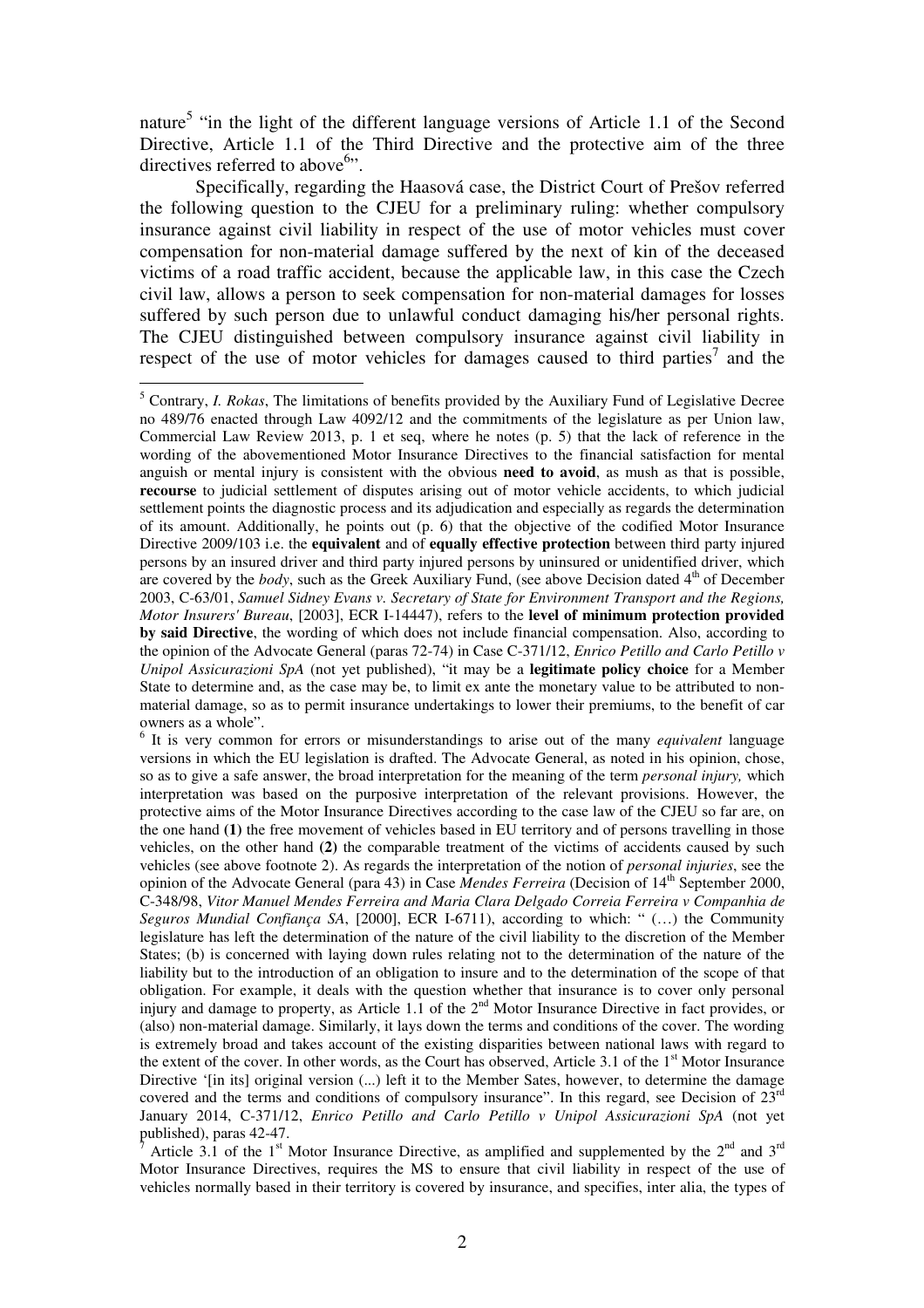extent of compensation to third parties on the basis of civil liability of the insured. Compulsory insurance against civil liability in respect of the use of motor vehicles is defined and guaranteed by EU law, while the extent of compensation to third parties is governed by national law<sup>8</sup>. Consequently, in principle, Member States (hereinafter "the MS"), under their liability systems, shall retain the freedom to determine in which cases motor third party liability attaches, the extent of compensation<sup>9</sup>, as well as the beneficiaries of such compensation; however, Union law must be taken into account when MS are required to determine which damages are covered by the compulsory motor insurance and how such insurance will take effect. According to the CJEU, protection to be afforded under the  $1<sup>st</sup>$  Motor Insurance Directive extends to any person who, under national civil liability legislation, is entitled to claim compensation for damage caused by a vehicle<sup>10</sup>. In accordance with the points noted by the Slovak Court, provided that Mrs. K. Haasová and daughter were entitled under Czech law to receive compensation for non-material damages suffered due to the death of her husband and father, respectively, they were both entitled to the protections afforded by the 1<sup>st</sup> Motor Insurance Directive.

Similarly, the Latvian Supreme Court that heard the case of *Drozdovs* referred the same question as the Haasová Court to the CJEU. It further asked the CJEU to clarify whether the restriction imposed by the Latvian law on the maximum amount of financial compensation a person may seek for non-material damages resulting from a road traffic accident (100 LVL per claimant and per victim) is compatible with EU law. The CJEU noted that Mr. V. Drozdovs is entitled to the protections afforded by the  $1<sup>st</sup>$  Motor Insurance Directive, since the Latvian law provides Mr. V. Drozdovs with the right to demand compensation for non-material damages suffered due to the death of his parents. The CJEU further noted that when a MS recognises the right to financial compensation in relation to non-material damages (that are within the meaning of personal injuries of the 2<sup>nd</sup> Motor Insurance Directive) it is not allowed to limit the maximum compensation amount to be guaranteed for such injuries at levels lower than those provided in article 1.2 of the 2<sup>nd</sup> Motor Insurance Directive.

In summary, in both abovementioned Cases, it is evident that there is a shift in the jurisprudence of the  $CJEU<sup>11</sup>$ . However, the determination of what is encompassed in the term *personal injuries* still requires **legislative action** by the Union legislature.

loss or injury and the third party victims to be covered by that insurance (see Decision of  $14<sup>th</sup>$ September 2000, C-348/98, *Mendes Ferreira* etc., as per above, paras 25-27, as well as Decision of 17<sup>th</sup> of March 2011, C-484/09, *Manuel Carvalho Ferreira Santos v Companhia Europeia de Seguros SA*, [2011], ECR I-0000, paras 25-27).<br><sup>8</sup> See Decisions of the CIELL of  $0^{t}$ 

See Decisions of the CJEU of 9<sup>th</sup> June 2011 in Case C-409/09, *José Maria Ambrósio Lavrador and Maria Cândida Olival Ferreira Bonifácio v Companhia de Seguros Fidelidade-Mundial SA*, [2011], ECR I-0000, para 23 and Case C-537/03, Carvalho Ferreira Santos etc, as per above, para 31.

<sup>&</sup>lt;sup>9</sup> See opinion of the Advocate General (para 71) in Case Marques Almeida (Decision of 23<sup>rd</sup> October 2012, C-300/10, *Vítor Hugo Marques Almeida v Companhia de Seguros Fidelidade-Mundial SA and Others*, [2012], ECR I-0000), "the Directives (...) do not have any influence on the extent of the civil liability, since they are not aimed at harmonising the national provisions on civil liability (…) An approximation of those provisions indirectly by means of an extensive interpretation of the Directives does not appear to be feasible without encroaching on the competence of the European Union legislature, which to date has deliberately refrained from such harmonisation". Also, see *I. Rokas*, as per above, p. 6.

<sup>&</sup>lt;sup>10</sup> According to the CJEU it cannot be concluded from any part of the 1<sup>st</sup>, 2<sup>nd</sup> and 3<sup>rd</sup> Motor Insurance Directives that the European legislature wished to restrict the protection granted by Motor Insurance Directives exclusively to persons directly involved in an event causing harm (see para 54 of Decision in Case *Haasová* και para 45 of Decision in Case *Drozdovs*).

<sup>&</sup>lt;sup>11</sup> See above footnotes 5 and 6. See *V. Christianos*, The shifts in the jurisprudence of the Court of Justice of the European Union, Athens, 1998, p. 33.